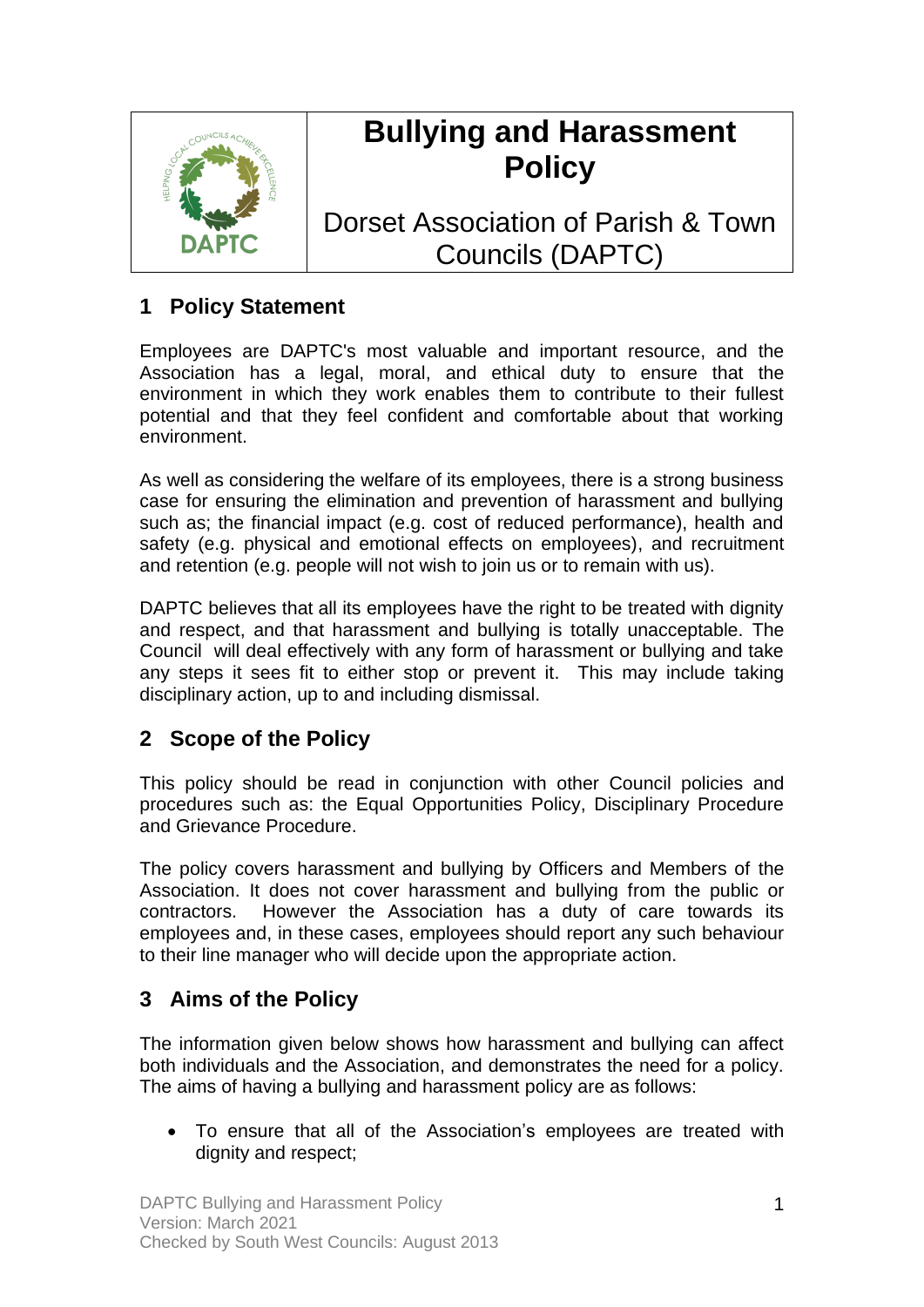- To ensure that harassment and bullying is prevented and, if it does occur, that action is taken to stop it;
- To ensure that the working environment is such that each employee feels confident and comfortable about the way they will be treated whilst at work;
- To ensure that all of the Association's employees know what harassment and bullying is and what the Association's policy is;
- To explain the responsibilities of Members, management, and employees; and
- To explain the procedures for dealing with harassment and bullying.

## **4 Harassment**

There are various definitions of harassment, but there are two key questions which help to define 'Harassment'. They are: 'Is the behaviour unwanted?' 'Does it undermine the dignity of the individual?' and 'Is it related to a protected characteristic?'

Harassment is defined by ACAS as 'unwanted conduct related to a relevant protected characteristic, which has the purpose or effect of violating an individual's dignity or creating an intimidating, hostile, degrading, humiliating or offensive environment for that individual'. The protected characteristics are age; disability; sex or gender; gender reassignment; marriage/civil partnership; pregnancy or maternity; race (including ethnic origin, skin colour, nationality and national origin); religion or belief; and sexual orientation.

It is also unacceptable to harass any individual:

- Based on their association with another individual with a protected characteristic (e.g. an employee married to someone of a different ethnic origin); or
- Based on a perception that they have a protected characteristic (e.g. a heterosexual employee who is made fun of because his colleagues believe he is homosexual).

A definition of bullying is given in the next section of this policy, but harassment and bullying are closely linked.

Examples of harassment include:

### Sexual harassment:

- Ridiculing someone because of their sex or sexual orientation by looks, remarks, sexual innuendo or jokes of a sexually explicit nature
- Unnecessary touching or unwanted physical conduct

### Sexual orientation harassment:

• Homophobic remarks, innuendo, jokes

DAPTC Bullying and Harassment Policy Version: March 2021 Checked by South West Councils: August 2013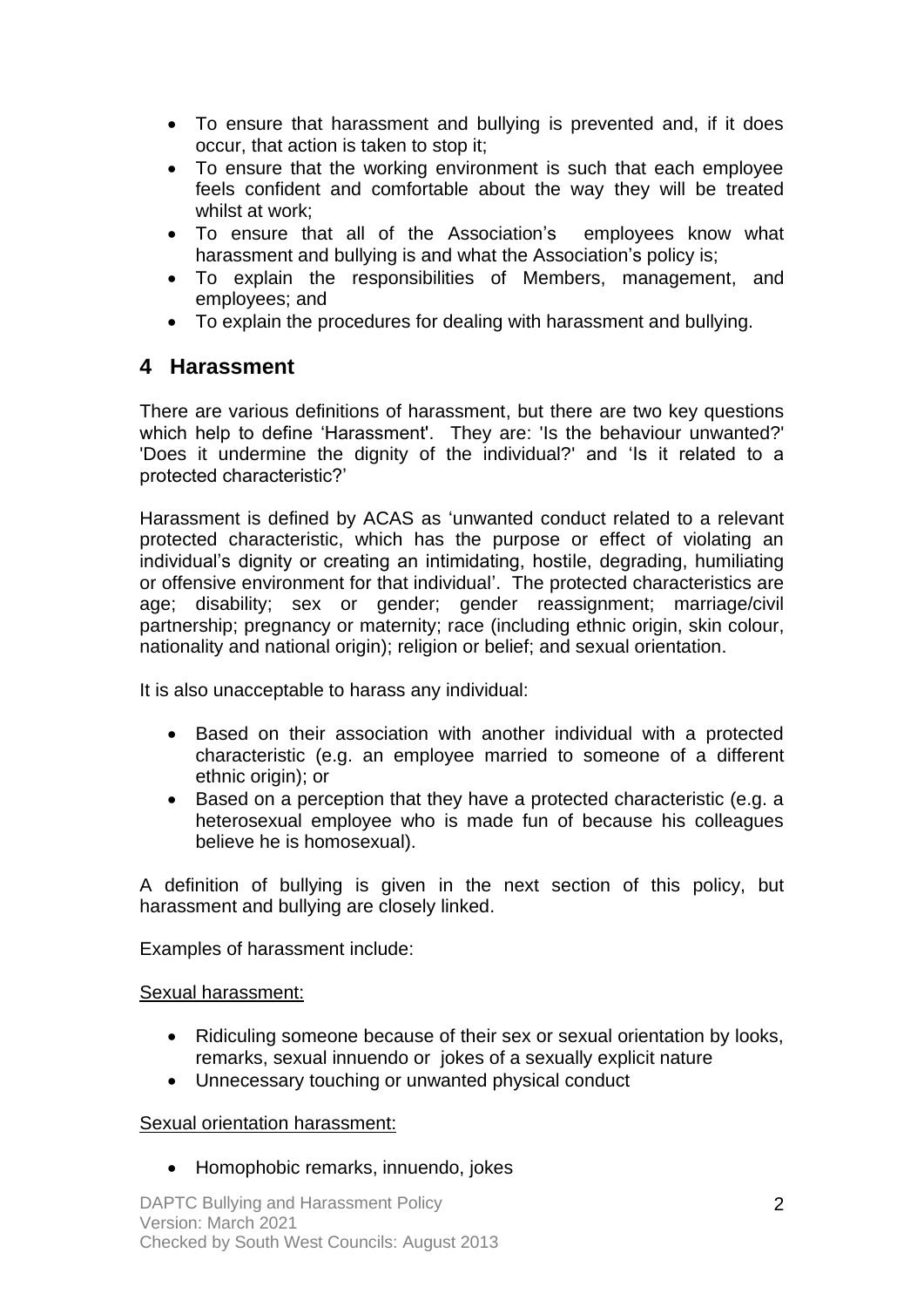• Offensive actions and physical attack

#### Racial harassment:

- Embarrassing or derogatory remarks such as racist jokes, name-calling or nicknames
- Deliberate isolation or different treatment

#### Harassment on the grounds of disability:

- Name calling
- Uninvited, patronising or unnecessary assistance

#### Harassment on the grounds of religion or belief:

- Ridicule and religious jokes
- Scorning of belief

#### Age harassment:

- Negative comments generalising about the age group of the individual
- Exclusion from informal groups such as social events

# **5 Bullying**

ACAS states that bullying can be characterised as 'offensive, intimidating, malicious or insulting behaviour, an abuse or misuse of power through means that undermine, humiliate, denigrate or injure the recipient'.

It must be clearly understood that it is a manager's responsibility to set targets and review work performance. It is also the manager's role when individuals do not reach targets to ensure that corrective processes are put in place. These discussions are sometimes difficult for both parties but need to take place to ensure employees work competently. In this context bullying will only occur when a manager abuses his or her authority.

It should be noted that bullying does not just occur in manager/subordinate relationships, it can occur when there is unacceptable peer pressure or pressure by others in a position of 'authority', e.g. Members.

Examples of bullying behaviour can include:

- Spreading malicious rumours;
- Making the employee the butt of jokes;
- Aggressive, insulting and unco-operative attitude;
- Destructive innuendo and sarcasm;
- Constant unjustified criticism;
- Unjustifiably removing responsibilities and replacing them with trivial tasks to do instead;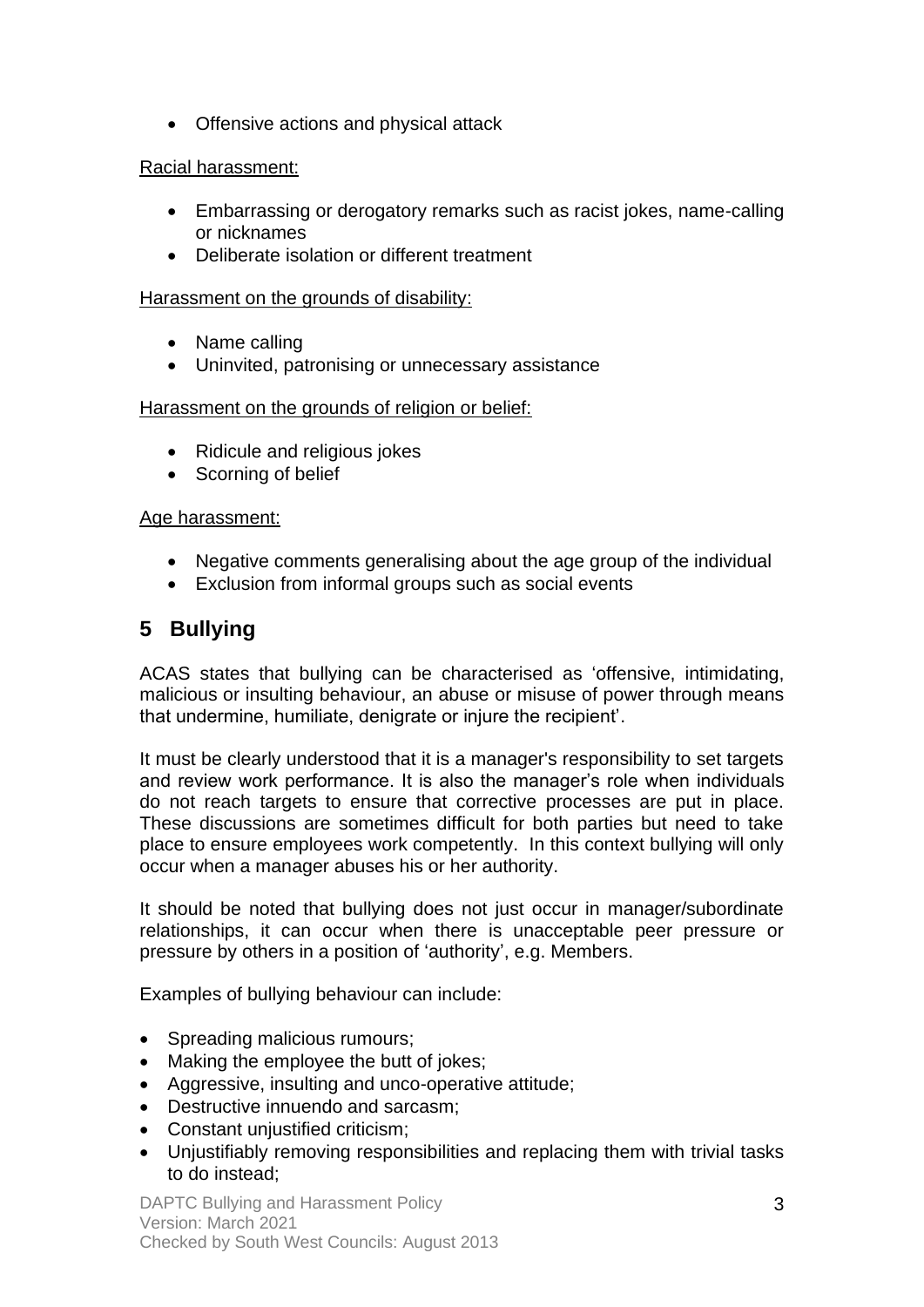- Shouting at employees;
- Unreasonable use of disciplinary/competence procedures;
- Unreasonable refusal of requests (e.g. leave or training) ;
- Deliberately ignoring or excluding individuals from activities;
- Imposing unreasonable workloads and/or unjustifiably reducing deadlines;
- Constantly undermining an employee in terms of their professional or personal standing;
- Undervaluing an employee's efforts;
- Seeking to make an employee appear incompetent, or intentionally creating an unacceptable working environment, with the object of either achieving a dismissal or of making them resign.

DAPTC recognises the fact that employees may initally submit to a particular instance of harassment or bullying, but this does not mean that they find the behaviour acceptable. For example, an employee who is the butt of jokes may not wish to object initially, but this should not prevent them from addressing the issue once they feel able to do so.

## **6 Victimisation**

Any employee who makes a complaint or supports another employee who has done so must not be subjected to any victimisation or less favourable treatment as as result. DAPTC will not tolerate any such behaviour and will take appropriate action to stop/prevent this,which may include disciplinary action.

## **7 Responsibilities of Managers, Employees, and Members**

### **7.1 Managers**

Managers will have the following responsibilities:

- Compliance with the Policy;
- Creating/ensuring that there is a supportive working environment:
- Making sure that their employees know the details of this policy and ensuring compliance with it;
- Making sure that their employees know what standards of behaviour are expected of them;
- Taking allegations of harassment and/or bullying seriously and dealing with them as quickly as possible;
- Ensuring that vicitms of harassment and/or bullying receive appropriate support which might include counselling. (Note: consideration should be given as to whether the harasser/bully should also be given access to counselling, as the employee who has been accused of bullying/harassment can find this a stressful situation);
- Dealing with complaints under the Bullying and Harassment Complaints Procedure (see below);
- Ensuring that matters are dealt with confidentially and impartially;
- Ensuring that their employees attend any training requirement; and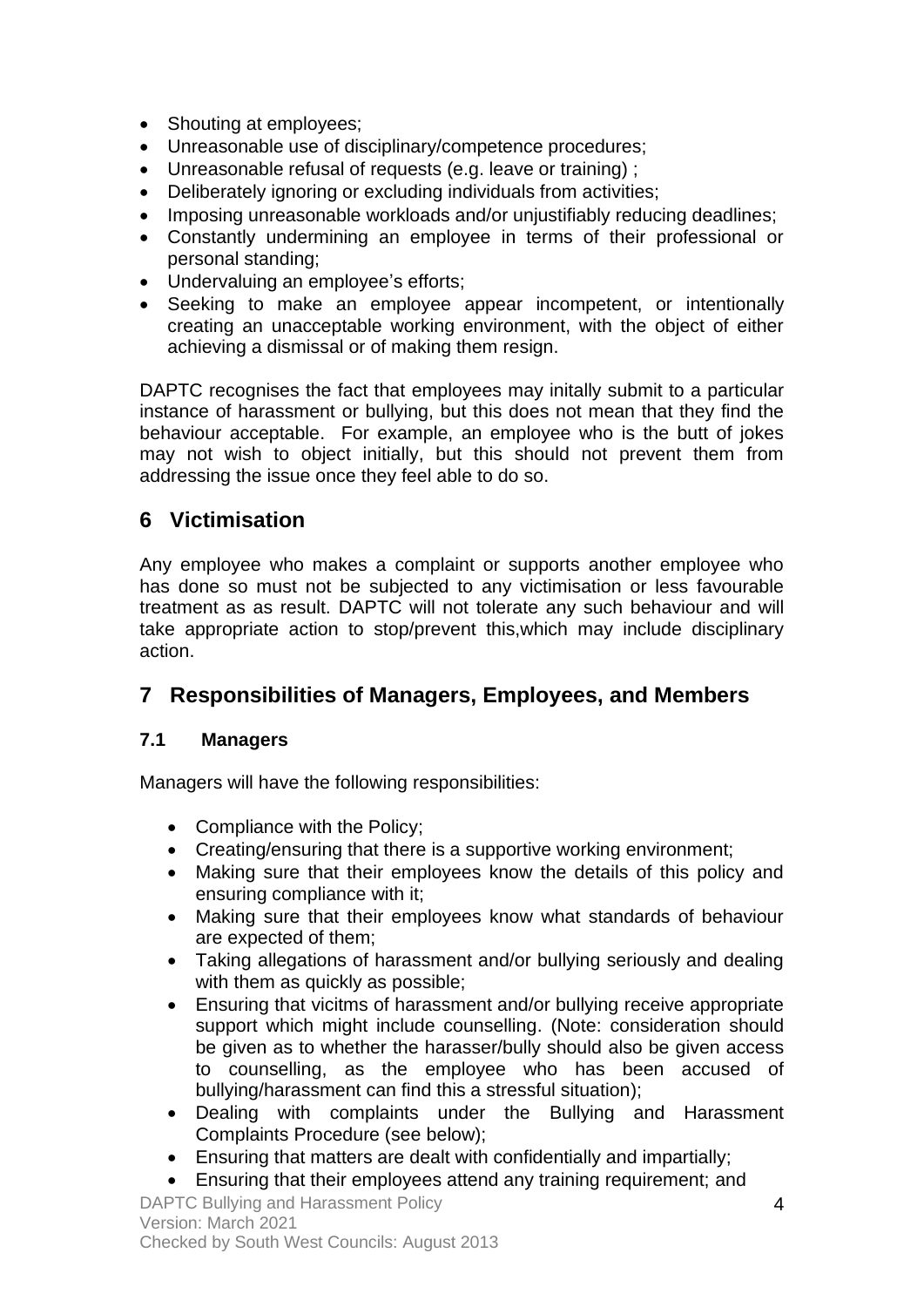• Liaising with the Chief Executive on how to deal with cases that arise.

## **7.2 Employees**

Employees will have the following responsibilities:

- Compliance with the policy;
- Treating their colleagues with dignity and respect;
- Having an awareness of their own standards of behaviour;
- Making it clear that they find harassment and bullying unacceptable;
- Reporting harassment and supporting management with the investigation of complaints; and
- Intervening to stop harassment and/or bullying and give support to victims.

### **7.3 Members**

Members will have the following responsibilities:

- Compliance with the Policy; and
- Treating employees with dignity and respect.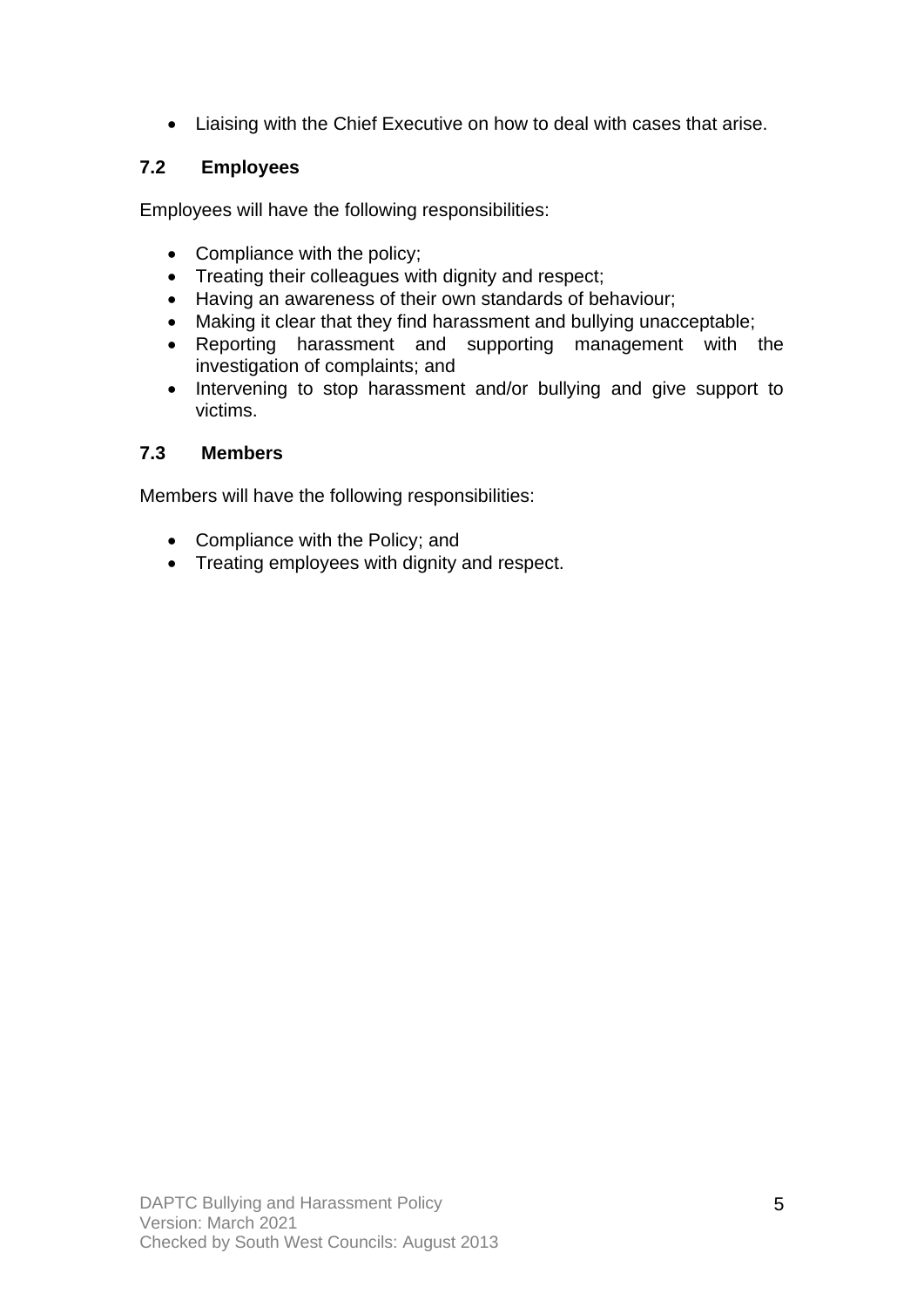

# **Bullying and Harassment Complaints Procedure**

Dorset Association of Parish & Town Councils (DAPTC)

## **1 Introduction**

No employee need put up with bullying or harassment. DAPTC recognises that making a complaint may be a distressing experience, but all complaints will be taken seriously and dealt with in a sympathetic and sensitive manner.

If you feel that you are being bullied/harassed, the decision about how to pursue this will, in the first instance, rest solely with you. You have the right to redress through either the informal or formal procedure.

Only if the matter is brought to the attention of the alleged harasser/bully or your manager can action be taken to stop the behaviour.

In the interests of natural justice a complaint should be made as close as possible to the date when the incident occurred. In a situation where, in your view, an accumulation of incidents merit a bullying/harassment complaint, this should be done as close as possible to the date when the 'final straw' incident took place.

# **2 Stage One**

If it is possible and appropriate to do so, you should ask the person who you feel is harassing or bullying you to stop such behaviour, making it clear that you find it offensive and it is unwelcome. This can be done face-to-face or in writing.

If you feel that you cannot approach the alleged harasser/bully alone then you may wish to ask a work colleague or trade union representative to accompany you.

It is possible that some people may not have realised that their behaviour was offensive and alerting them to it will alter their behaviour.

# **3 Stage Two**

If you feel unable to use the approach set out in Stage 1, or you feel that this is not appropriate, or if Stage 1 action fails to resolve your complaint then you can raise this formally if you wish.

In this case you will need to put your complaint in writing to the Chief Executive(or in the case of the Chief Executive to the Staffing Committee) ,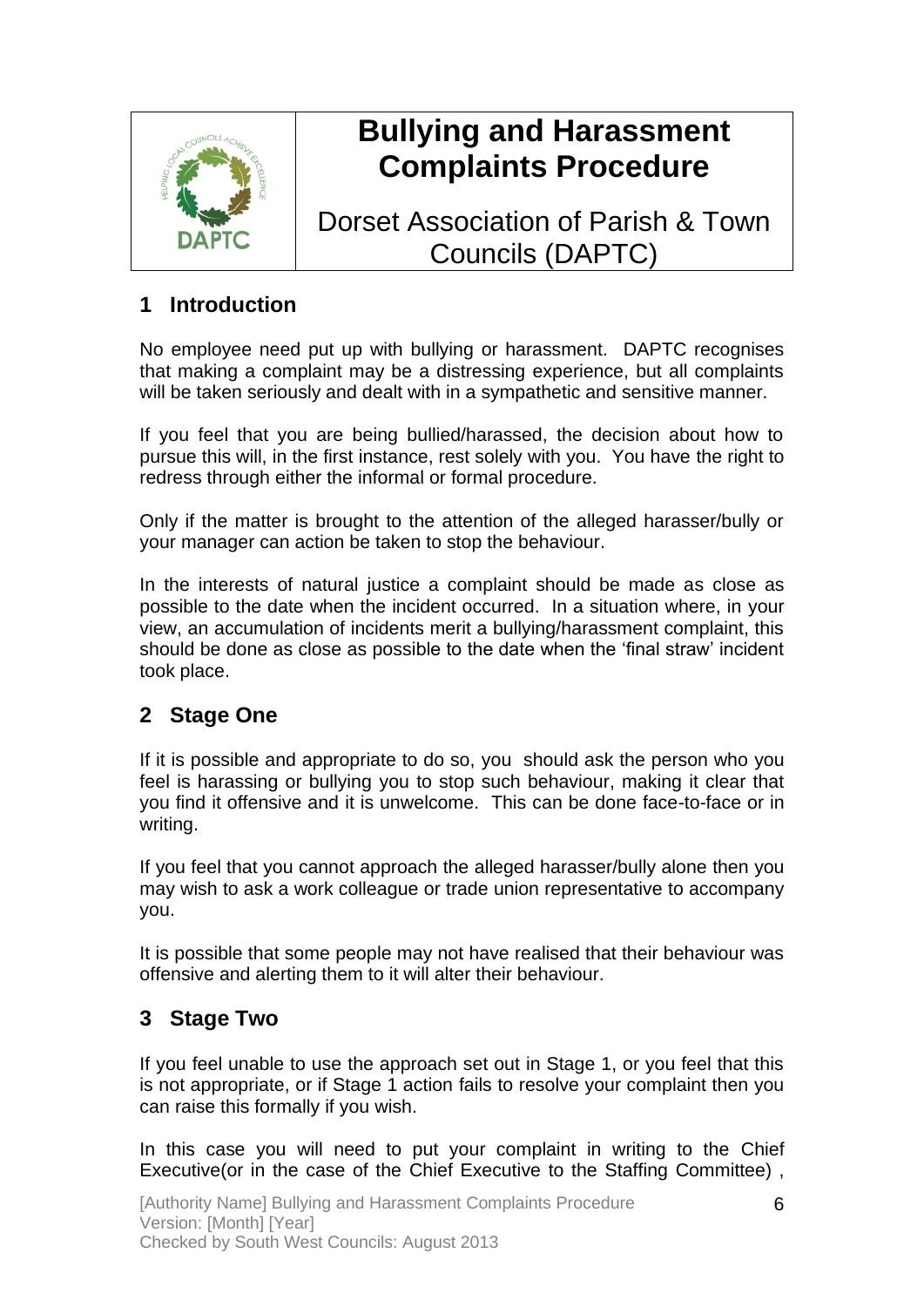giving details of the specific actions/incidents about which you are complaining.

Once you have done this the matter will be investigated under the Council's Grievance Procedure.

The Chief Executive (or in the case of the Chief Executive members of the Staffing Committee) will discuss your complaint with you. In line with the informal resolution stage set out in the Grievance Procedure, the Town/Parish Clerk will, if appropriate, explore with you whether there are any informal measures that you feel able to pursue in order to attempt to resolve the situation before requesting that formal action is taken. These could include meetings with the alleged harasser/bully facilitated by your line manager or the Chief Executive (or in the case of the Chief Executive members of the Staffing Committee), or more structured mediation.

The formal process must, however, be followed if the particular 'offence' brought to the Council's attention is so serious that criminal prosecution may result.

If informal measures are not appropriate/successful or you wish to proceed straight to the formal process, the Chief Executive (or in the case of the Chief Executive members of the Staffing Committee), or his/her representative, will thoroughly investigate the complaint in accordance with the Grievance Procedure.

The usual representation will apply to the alleged bully/harasser and you can be supported throughout the process by a work colleague or trade union representative.

In accordance with DAPTC's Grievance Procedure you will be invited to attend a hearing. You will be given written notification of the outcome of this hearing and will have the right of appeal.

Decisions will be made at/after the hearing about the appropriate actions to be taken. These could include taking disciplinary action against the bully/harasser; issuing management instructions; arranging mediation if both parties are willing to participate; making changes to working arrangements; or taking no further action.

It should be noted that if disciplinary action is taken against the alleged bully/harasser, you will be informed that disciplinary action is being taken, but will not be informed of the outcome of this or have a right of appeal against the decision of the disciplinary panel. Nor do you have the right to raise a grievance about any decision affecting the harasser/bully following a disciplinary hearing or investigation.